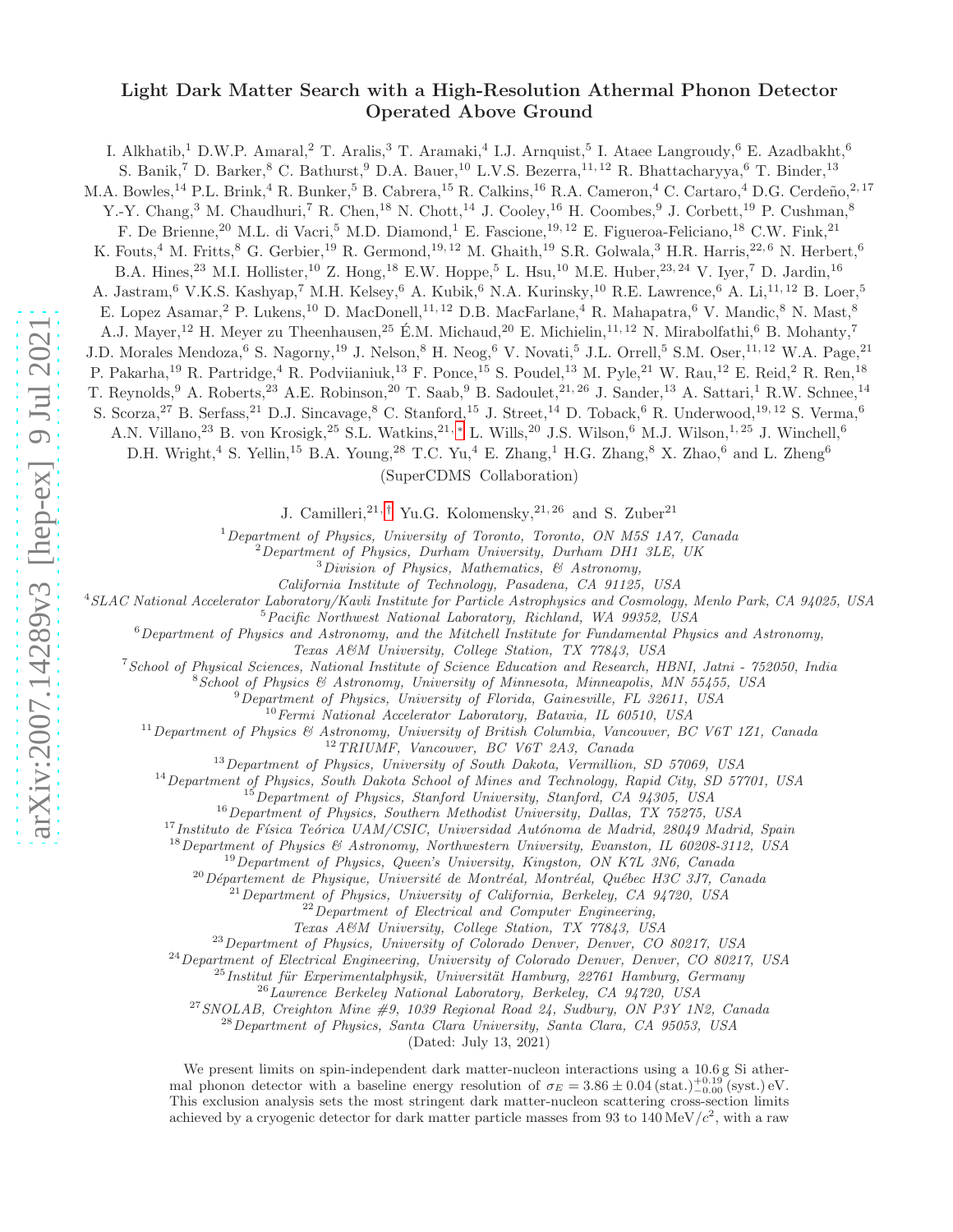exposure of 9.9 g d acquired at an above-ground facility. This work illustrates the scientific potential of detectors with athermal phonon sensors with eV-scale energy resolution for future dark matter searches.

Introduction.—Numerous observations have shown that the majority of the Universe is composed of nonluminous matter [\[1](#page-5-2)[–3\]](#page-5-3). The weakly-interacting massive particle (WIMP) [\[4](#page-5-4)] has long been a favored candidate for this dark matter (DM). However, direct detection experiments have ruled out a significant portion of the most compelling WIMP parameter space [\[5](#page-5-5)[–7](#page-5-6)], which has motivated both theoretical and experimental exploration of alternative DM models [\[8\]](#page-5-7). In particular, light dark matter (LDM) with a mass in the keV/ $c^2$  to GeV/ $c^2$  range and coupling to Standard Model particles via a new force mediator provides a well-motivated alternative to the WIMP hypothesis [\[9](#page-5-8)[–11\]](#page-5-9). While recent LDM searches have focused on DM-electron interactions [\[12–](#page-5-10)[16\]](#page-5-11), detectors with eV-scale energy thresholds can also be used to study LDM via DM-nucleon interactions.

We present results from a DM search with a new Cryogenic PhotoDetector (CPD) featuring an athermal phonon sensor with a baseline energy resolution of  $\sigma_E = 3.86 \pm 0.04 \, (\text{stat.})_{-0.00}^{+0.19} \, (\text{syst.}) \, \text{eV}$ . Although this device was designed for active particle identification in rare event searches [\[17\]](#page-5-12), such as for neutrinoless doublebeta decay [\[18,](#page-5-13) [19](#page-5-14)] and DM, the excellent energy resolution motivated its use as a DM detector itself. As a combined effort of the SuperCDMS and CPD collaborations, a DM search was carried out with  $9.9 g d$  of raw exposure from Sept.  $9^{th}$  to  $10^{th}$  2018. The data were acquired at the SLAC National Accelerator Laboratory in a surface facility of ∼ 100 m in elevation. We discuss data acquisition techniques, device performance, and the results of an exclusion analysis for spin-independent DMnucleon interactions.

Experimental setup.—The CPD substrate is a 1 mm thick Si wafer with a radius of 3.81 cm and a mass of 10.6 g. It is instrumented on one side with ∼1000 Quasiparticle-trap-assisted Electrothermal feedback Transition-edge sensors (QETs) [\[20,](#page-5-15) [21\]](#page-6-0) distributed over the surface and connected in parallel to a single readout channel. The opposite side of the wafer is unpolished and not instrumented. The distributed channel results in minimal position dependence and fast collection of athermal phonons, which reduces inefficiency due to effects such as athermal phonon down-conversion [\[22](#page-6-1), [23](#page-6-2)]. The eV-scale baseline energy resolution was achieved in part because of the relatively low QET critical temperature of 41.5 mK with a nominal bath temperature of 8 mK.

A collimated <sup>55</sup>Fe source was placed facing the noninstrumented side. The electron capture decay provides Mn  $K_{\alpha}$  and  $K_{\beta}$  X-ray lines at 5.9 and 6.5 keV, respec-tively, for in situ calibration [\[24](#page-6-3)]. A 38  $\mu$ m layer of Al was placed in front of the collimator to attenuate the rate of these photons and provide an additional calibration line

## at 1.5 keV from Al fluorescence [\[25\]](#page-6-4).

For the sensor readout, a direct-current superconducting quantum interference device (SQUID) array–based amplifier was used, similar in design to the one described in Ref. [\[26\]](#page-6-5). Because of project time constraints and large cosmogenic backgrounds, the DM search was limited to 22 hrs. Data were acquired over this period using a field-programmable gate array (FPGA) triggering algorithm based on the optimal filter (OF) formalism [\[27](#page-6-6), [28\]](#page-6-7). Throughout the exposure, randomly triggered samples of the baseline noise were acquired ("in-run random triggers"), which allowed us to observe any changes in the noise over the course of the search and to calculate and monitor the baseline energy resolution.

The trigger threshold was set at  $4.2\sigma$  above the normally-distributed baseline noise level, corresponding to 16.3 eV after calibration. The phonon-pulse template used for the FPGA triggering algorithm was a doubleexponential pulse with a rise time of  $\tau_r = 20 \,\mu s$  and a fall time of  $\tau_f = 58 \,\mu s$ . The rise time was taken from the expected collection time of athermal phonons, and the fall time was taken from the thermal response time of the QET estimated from a measurement of the complex admittance [\[20](#page-5-15)]. Each of these time constants was confirmed by a nonlinear least squares fit to nonsaturated pulses. Although Ref. [\[17\]](#page-5-12) discusses the existence of extra fall times, their effect on the OF amplitude measured for each event is negligible. Before starting the DM search, a separate, small subset of random triggers was collected. After removing data contaminated by effects such as elevated baselines and phonon pulses, the noise spectrum used by the FPGA algorithm was generated from these random triggers.

For overlapping triggered pulse traces, the triggering algorithm was set to save a trace centered on the pulse with the largest OF amplitude. We note that the FPGA triggering algorithm acted on a trace that was downsampled by a factor of 16, from the digitization rate of 625 kHz to 39 kHz. Additionally, the FPGA triggering algorithm considered only 26.2 ms of the total 52 ms long time trace saved for each triggered pulse trace ("event"). Because of these factors, the energy resolution of the FPGA triggering algorithm is not as good as can be achieved by reconstructing event energies using an offline OF, as described in the following sections.

While the FPGA-based OF was used to trigger the experiment in real time, we ultimately used an offline algorithm to reconstruct event energies, where we again used the OF formalism. For this offline OF, we were able to use a single noise spectrum computed from the in-run random triggers to represent the entire data set because there was negligible time variation of the noise over the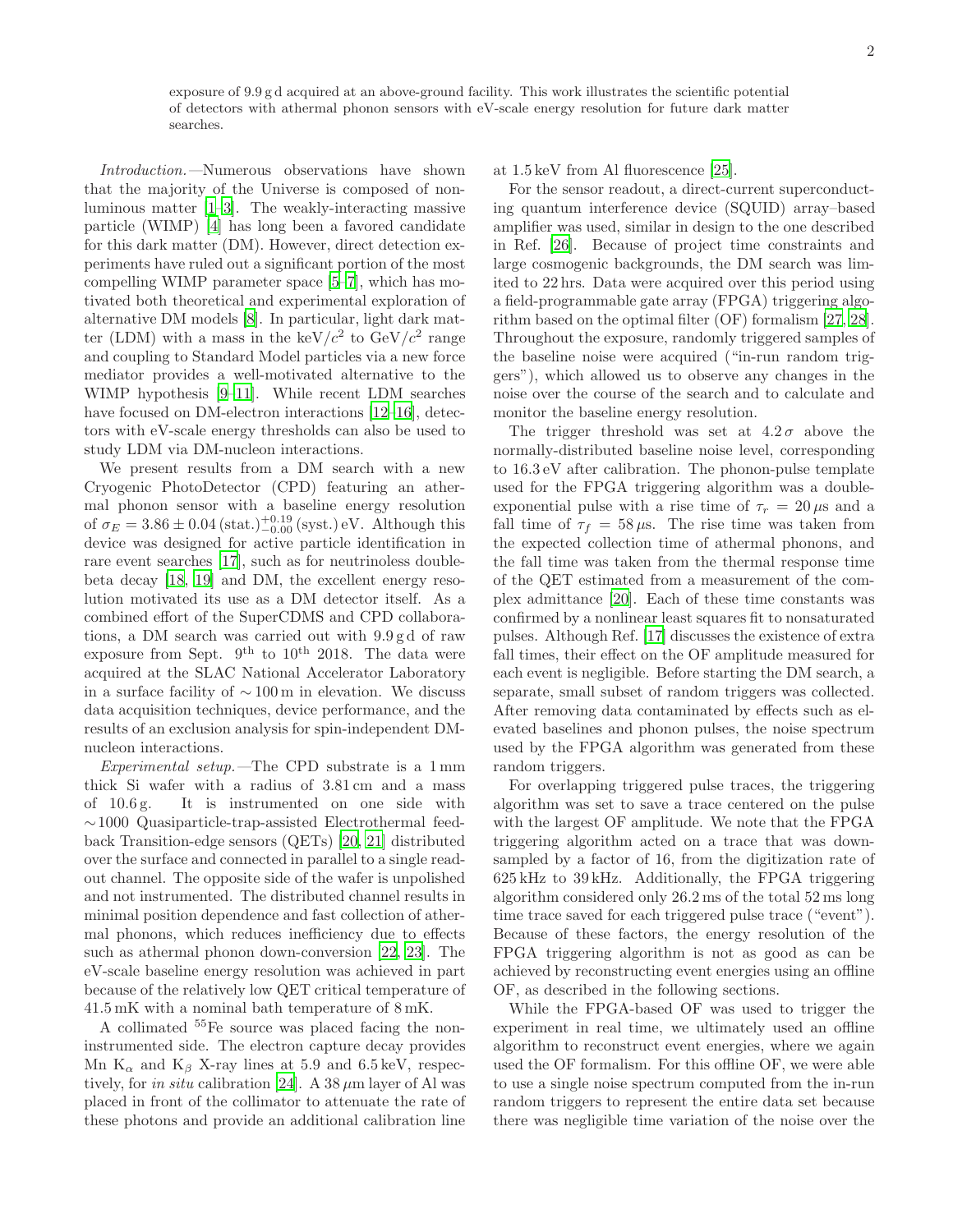

<span id="page-2-0"></span>FIG. 1. A zoomed-in portion of an example event within the analysis ROI. The raw pulse (gray) is compared to the offline optimal filter result (blue), the pulse template scaled by the fit result (black dashed), the FPGA filter result (red with dots), and the FPGA trigger threshold (black dotted). The offline and FPGA optimal filters are highly correlated, but not exactly the same, with corresponding energy estimates for this event of 187 eV and 179 eV, respectively. The offset between the optimal filters and the raw pulse is an artifact of the filters, as they were set up to determine the time of the beginning of the pulse, as opposed to the maximum of the pulse.

course of the full exposure. Pulse amplitudes and start times were reconstructed using the same phonon-pulse template as in the FPGA triggering algorithm. Thus, there are two different pulse amplitudes for each event one from the FPGA triggering algorithm and one from the offline OF. In Fig. [1,](#page-2-0) we compare the different energy estimators for a representative event.

This detector was optimized for maximum energy sensitivity at low energies and does not have a large enough dynamic range to observe the calibration lines without nonlinear effects from saturation of the QETs. The nonlinearity is minimal within our region-of-interest (ROI), which is below 240 eV. Above the ROI, the fall time of the pulses increases monotonically with energy, which can be explained by effects of local saturation. Localized events can saturate nearby QETs to above the superconducting transition, while QETs far from the event stay within the superconducting transition. Because this is a single-channel device, the saturated and unsaturated QETs are read out in parallel and thus effectively combine into a single phonon pulse with an increased fall time. In order to correct out the saturation effects within the ROI, we follow the calibration method as outlined in Ref. [\[17\]](#page-5-12). That is, the energy removed by electrothermal feedback  $(E_{\text{ETF}})$  [\[20\]](#page-5-15) is saturation-corrected using an exponential model, and the OF-based energy estimators are converted to units of energy via a linear fit to the calibrated  $E_{\text{ETF}}$  within the ROI. With this method, there is an asymmetric systematic error in the baseline energy



<span id="page-2-1"></span>FIG. 2. Measured energy spectrum in the DM-search ROI for the full exposure after application of the quality cuts. The data have been normalized to events per gram per day per eV and have been corrected for the event-selection efficiency, but not the trigger efficiency. The inset shows the calibrated  $E_{\text{ETF}}$ spectrum up to 7 keV, noting the locations of the different spectral peaks. The known values of the dashed lines are 1.5, 5.9, and 6.5 keV for the Al fluorescence (pink), <sup>55</sup>Fe K<sub> $\alpha$ </sub> (blue), and  ${}^{55}Fe Kg$  (cyan) lines, respectively. The two dotted gray lines between 4 and  $5 \,\text{keV}$  in calibrated  $E_{\text{ETF}}$  are the Si escape peaks [\[29](#page-6-8)].

resolution, for which the upper bound corresponds to the value achieved when calibrating  $E_{\text{ETF}}$  linearly to the Al fluorescence line as opposed to the aforementioned exponential model (the lower bound). In Fig. [2,](#page-2-1) we show the differential rate spectrum of the calibrated offline OF amplitude, with the inset showing the differential rate spectrum for the calibrated  $E_{\text{ETF}}$ .

Data selection and efficiency.—We make our final event selection with a minimal number of selection criteria ("cuts") to remove poorly reconstructed events without introducing energy dependence into the selection efficiency. This approach helps to reduce the complexity of the analysis and thus avoid introduction of systematic uncertainties. We apply two data-quality cuts: a prepulse baseline cut and a chi-square cut.

We define the event baseline as the average output in the prepulse section of each event, which is the first 25.6 ms of each trace. Large energy depositions have a long recovery time, which may manifest itself as a sloped baseline for subsequent events. Our trigger has reduced efficiency for any low-energy events occurring on such a baseline. We expected roughly 10% of the events to sit on the tail of a high energy event in part because of the high muon flux at the surface of  $\sim$ 1 muon/cm<sup>2</sup>/min [\[30\]](#page-6-9). The baseline cut is performed by binning the data across the search in 400 s long bins and removing from each bin the 10% of events that have the highest baseline.

The chi-square cut is a general cut on our goodness-offit metric, for which we use the low-frequency chi-square  $\chi^2_{\rm LF}$  calculated from the offline OF fit [\[28](#page-6-7)]. This metric is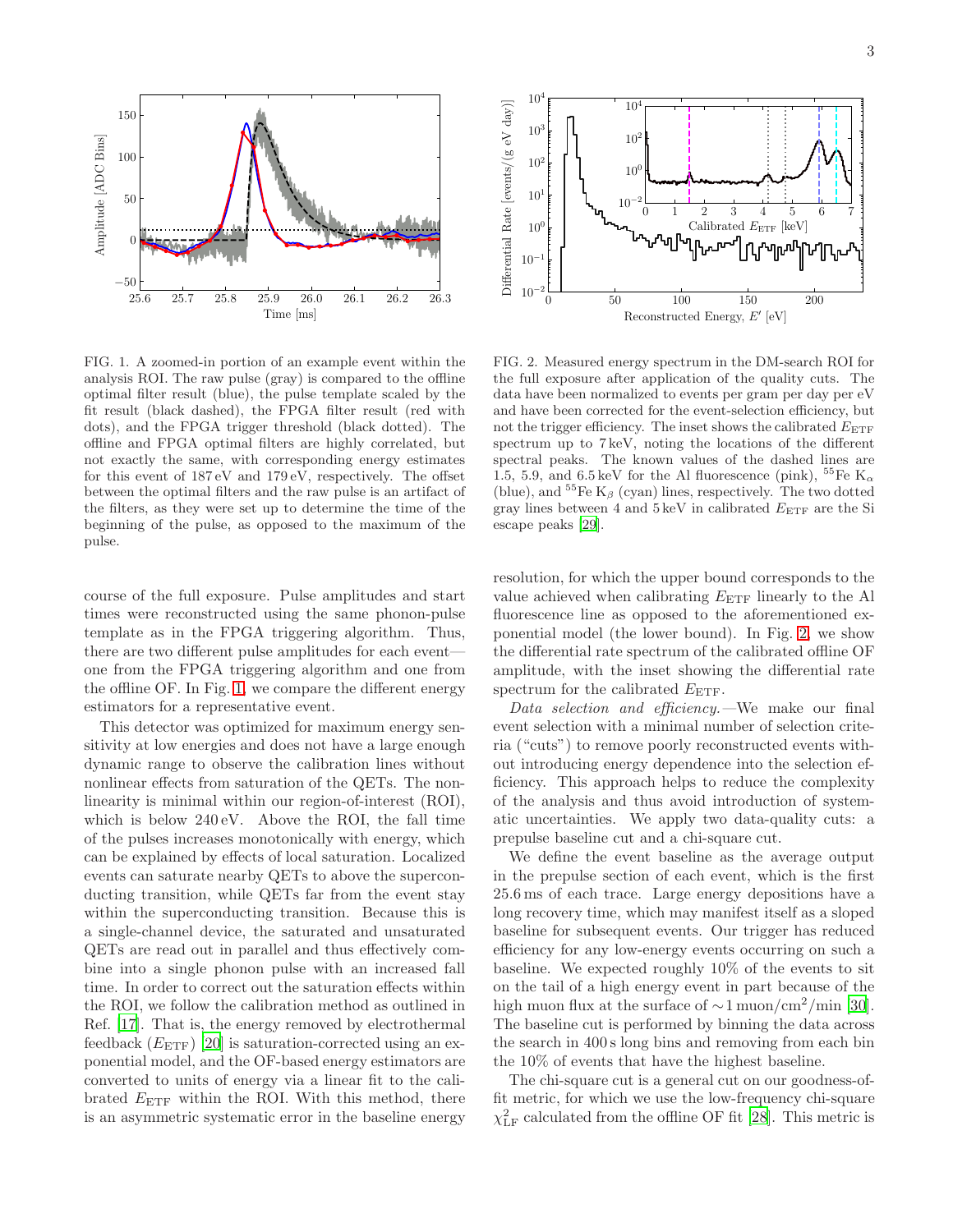similar to the  $\chi^2$  from the offline OF fit, but we exclude frequencies over  $f_{\text{cutoff}}$  from the sum. This truncation allows us to remove sensitivity to superfluous degrees of freedom outside of our signal band from the chi-square, thereby reducing both the expected mean and the expected variance of the chi-square distribution. In this analysis, we used  $f_{\text{cutoff}} = 16 \text{ kHz}$  because the rise and fall times of our expected pulse shape correspond to frequencies of 8.0 kHz and 2.7 kHz respectively. The pulseshape variation within the DM-search ROI is minimal; this leads to a chi-square distribution that is largely independent of reconstructed event energy within this range. This in turn allows us to set an energy-independent cutoff value for  $\chi^2_{\text{LF}}$ .

Our measured events cannot be used directly to measure the signal efficiency of the chi-square cut because they include some that are not representative of the expected DM signal, e.g. vibrationally-induced events, electronic glitches, pileup events, etc. Therefore, we created a pulse simulation by adding noise from the in-run random triggers to the pulse template, systematically scaling the latter over the range of energies corresponding to the DM-search ROI. We then process and analyze the simulated data in the same way as the DM-search data. In this case, the passage fraction of the chi-square cut, which has an energy-independent value of  $98.53 \pm 0.01\%$ , represents the cut's efficiency.

We do not apply any other cuts to the DM-search data. The total signal efficiency is thus 88.7% and is independent of energy. A variation of the cut values within reasonable bounds was found to have no significant impact on the experimental sensitivity.

Signal model.—In our DM signal model for spinindependent nuclear-recoil interactions [\[31](#page-6-10)], we use the standard astrophysical parameters for the dark matter velocity distribution [\[32](#page-6-11)[–34](#page-6-12)]: a velocity of the Sun about the galactic center of  $v_0 = 220 \text{ km/s}$ , a mean orbital velocity of the Earth of  $v_E = 232 \text{ km/s}$ , a galactic escape velocity of  $v_{\text{esc}} = 544 \text{ km/s}$ , and a local DM density of  $\rho_0 = 0.3 \,\text{GeV}/\text{cm}^3$ . To take into account the trigger efficiency, we convolve the differential rate with the joint probability density function relating our two energy estimators, including the effects of the applied cuts. The signal model, which includes the estimated trigger efficiency, is given by

<span id="page-3-0"></span>
$$
\frac{\partial R}{\partial E'}(E') = \int_0^\infty dE_T \int_0^\infty dE_0 \Theta(E_T - \delta)
$$

$$
\times \varepsilon(E', E_T, E_0) P(E', E_T | E_0) \frac{\partial R}{\partial E_0}(E_0), (1)
$$

where  $E_0$  is the true recoil energy,  $E'$  is the recoil energy measured by the offline  $\mathrm{OF}, E_T$  is the recoil energy measured by the FPGA triggering algorithm,  $\delta$  is the trigger threshold set on the FPGA triggering algorithm,  $\varepsilon$  is the efficiency of the two quality cuts and two cuts that are applied to simulated data (as described in the following

paragraphs), Θ represents the trigger threshold cut (a Heaviside function), and  $P(E', E_T | E_0)$  is the probability to extract  $E'$  and  $E_T$  using the two energy reconstruction algorithms given the true recoil energy  $E_0$ . For the efficiency  $\varepsilon$ , we have generalized its form to be a function of energy, knowing that the baseline and chi-square cuts themselves are energy independent. The heat quenching factor (the ratio of heat signals produced by nuclear and electron recoils of the same energy that accounts for effects such as displacement damage) has been assumed to be unity for this work. Though measurements of the heat quenching factor have not been made for Si, similar work has been undertaken for Ge, where the heat quenching factor was shown to be very close to unity [\[35](#page-6-13), [36\]](#page-6-14).

The model in Eq. [\(1\)](#page-3-0) was evaluated numerically, taking advantage of our pulse simulation. The pulse simulation includes a software simulation of the FPGA triggering algorithm, which had the same output as the hardware version when run on the DM-search data. With this simulation of the FPGA triggering algorithm, we can use the pulse simulation to determine  $P(E', E_T | E_0)$  directly. Low pulse height events may have their OF energy estimate affected by a shift of the start time estimate, but the simulation automatically takes this effect into account.

We also added two cuts to the simulated data only: a confidence ellipse cut and a trigger time cut. The confidence ellipse cut removed any events with an energy estimator value outside of the 99.7% confidence ellipse, which is defined by the covariance matrix of our two energy estimators for zero-energy events. This cut was implemented to exclude the possible scenario of calculating a finite sensitivity to zero-energy DM, which would be a nonphysical result. The trigger time cut removed events that were not within 29  $\mu$ s—half of a fall time of a pulse of the true event time, as determined by the energy-scaled pulse template. This cut ensured that the triggering algorithm was able to detect the signal added, as opposed to a large noise fluctuation elsewhere in the trace. These two cuts required knowledge of the true energy of the pulse—they cannot be applied to the data, but can be applied to the signal model—and helped to ensure that our signal modeling was conservative. In adding each of these cuts, we reduced our signal efficiency estimate, which necessarily biased the results in the conservative direction.

Results.—The objective of this DM search was to set conservative limits on the spin-independent interaction of dark matter particles with masses below  $1.5 \,\mathrm{GeV}/c^2$ . For the lower edge of the limit contour, we use the optimum interval (OI) method [\[37](#page-6-15), [38\]](#page-6-16) with unknown background. For the upper edge of the limit contour, we use a modified version of the publicly available verne code [\[39\]](#page-6-17), which uses a Poisson method to calculate the effects of overburden [\[40](#page-6-18)[–42](#page-6-19)] on the DM signal. This code has been similarly used in Refs. [\[43–](#page-6-20)[45\]](#page-6-21). For the overburden assumption, we include the 5 cm of Cu surrounding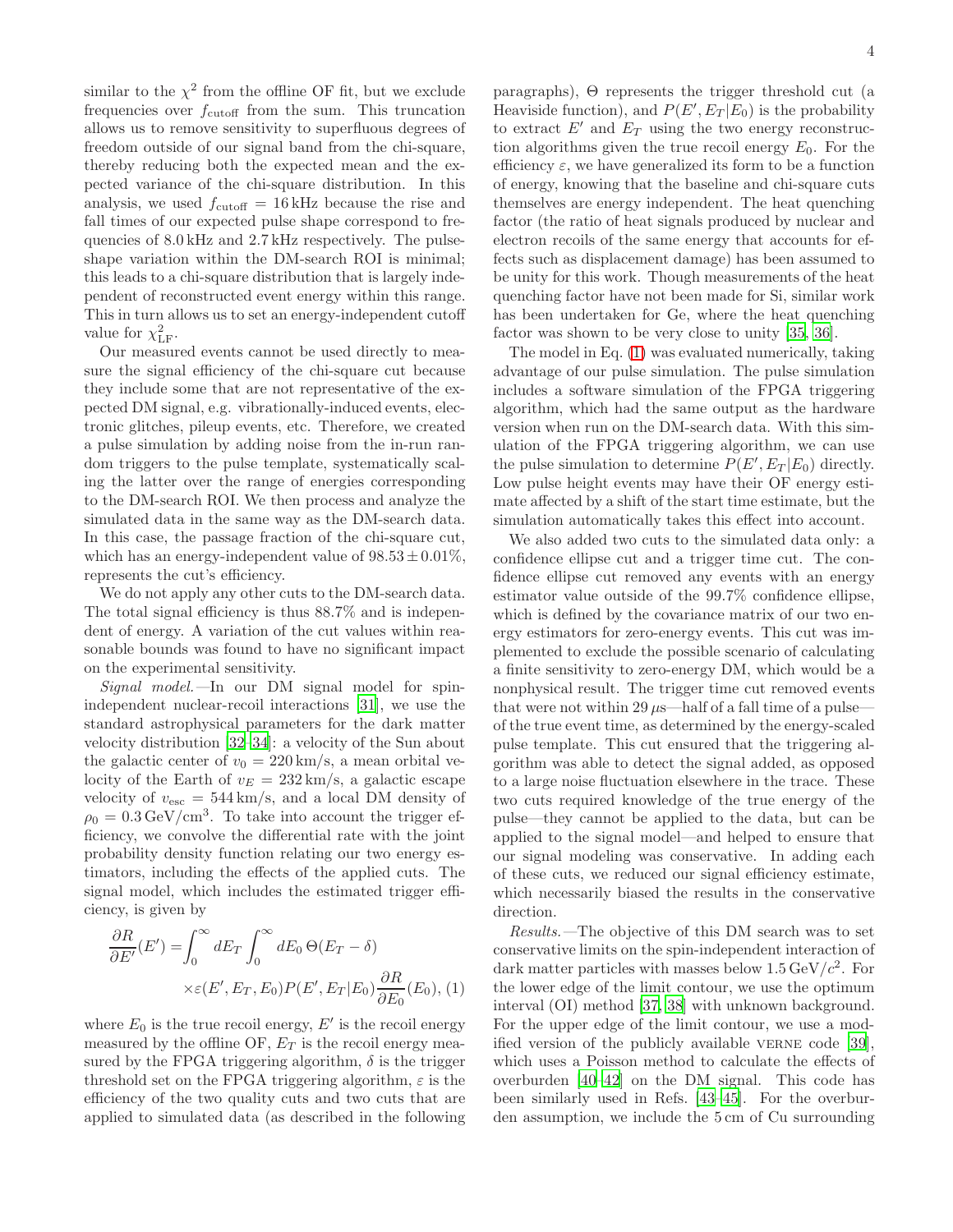

<span id="page-4-0"></span>FIG. 3. The 90% C.L. limits on the spin-independent DMnucleon cross section as a function of DM mass for this work (solid red line), compared to results from other experiments [\[45](#page-6-21)[–51\]](#page-6-22). For above-ground experiments with overburden calculations, the previously ruled out parameter space is shown as the gray shaded region, and the new parameter space ruled out from this search is shown as the red shaded region. For the Collar 2018 surface result, which uses a liquid scintillator cell operated at 1◦ C, an overburden calculation would be useful for comparison to the upper edges of the various contours for the surface searches. We note that the systematic error in the baseline energy resolution changes the result within the error of the limit's line width, thus we only include the result from the 3.86 eV calibration.

the detector, the shielding from the atmosphere, and the shielding from the Earth. Both limit-setting methods assume that the full measured event rate could be due to a DM signal and set the limits at the 90% confidence level  $(C.L.).$ 

The results of the dark matter search are shown in Fig. [3,](#page-4-0) compared to other pertinent DM searches in the same parameter space [\[45](#page-6-21)[–51\]](#page-6-22). For DM masses between 93 and  $140 \,\mathrm{MeV}/c^2$ , these results provide the most stringent limits for nuclear-recoil DM signals using a cryogenic detector. For DM masses between  $220 \,\mathrm{MeV}/c^2$  and  $1.35 \,\mathrm{GeV}/c^2$ , they are the most stringent limits achieved in an above-ground facility. For these low DM masses, the large cross sections approach the level at which the Born approximation used in the standard DM signal model begins to fail [\[52](#page-6-23)]. However, in the absence of a generally accepted alternative model and to be comparable to other experiments (all of which also use the Born approximation in this regime), we decided to keep it in our signal model as well.

To estimate the systematic error in the limit contour, we compared the results obtained by calculating the signal model using eight different sets of pulse simulations. The variation in the limit was found to be on the order of  $10\%$  for DM masses below  $200 \,\mathrm{MeV}/c^2$  for the lower edge and below  $100 \,\mathrm{MeV}/c^2$  for the upper edge. Above these DM masses, the variation in each edge decreased to less



<span id="page-4-1"></span>FIG. 4. The event spectrum for the DM search data below 40 eV in reconstructed energy. The data have been normalized to events per gram per day per eV and have been corrected for the signal efficiency of the data-quality cuts, but not the confidence ellipse and trigger time cuts. The colored dashed lines represent the calculated event rates for selected DM cross sections and masses from the 90% C.L. OI limit for a single pulse simulation, where the optimum intervals in recoil energy are below 40 eV. Sensitivity to DM masses below  $400 \,\mathrm{MeV}/c^2$ corresponds to recoil energies below 40 eV, with the lowest masses requiring energy sensitivity down to about 15 eV.

than 1%. The  $\mathcal{O}(10\%)$  variation observed at the smallest DM masses is attributed to a greater uncertainty in the trigger efficiency for sub-threshold events, as opposed to events that are reconstructed with energies above threshold. In the limit shown in Fig. [3,](#page-4-0) we have taken the median of the limits calculated for the eight simulations at each DM mass. The 10% variation is not plotted, as it would not be visible in the figure.

In Fig. [4,](#page-4-1) we show the data spectrum for reconstructed energies below 40 eV and DM signal curves for various DM masses for a single pulse simulation, where the cross sections from the OI limit are used. The approximate location of the optimum interval is apparent for each dark matter mass.

In this search, we see an excess of events for recoil energies below about 100 eV, emerging above the roughly flat rate from Compton scattering of the gamma-ray background. This excess of events could be from an unknown external background or due to detector effects such as crystal cracking [\[53\]](#page-6-24). As other experiments have observed excess events in searches for low-mass nuclear-recoiling DM [\[45](#page-6-21)[–47](#page-6-25), [54\]](#page-6-26), understanding this background is of pivotal importance. Future studies will be devoted to this, and we are actively investigating this excess by operating this detector in an environment with substantially reduced cosmogenic backgrounds.

Conclusion.—Using a detector with  $\sigma_E$  = 3.86  $\pm$  $0.04$  (stat.)<sup>+0.19</sup> (syst.) eV baseline energy resolution operated in an above-ground facility with an exposure of 9.9 g d, we probe parameter space for spin-independent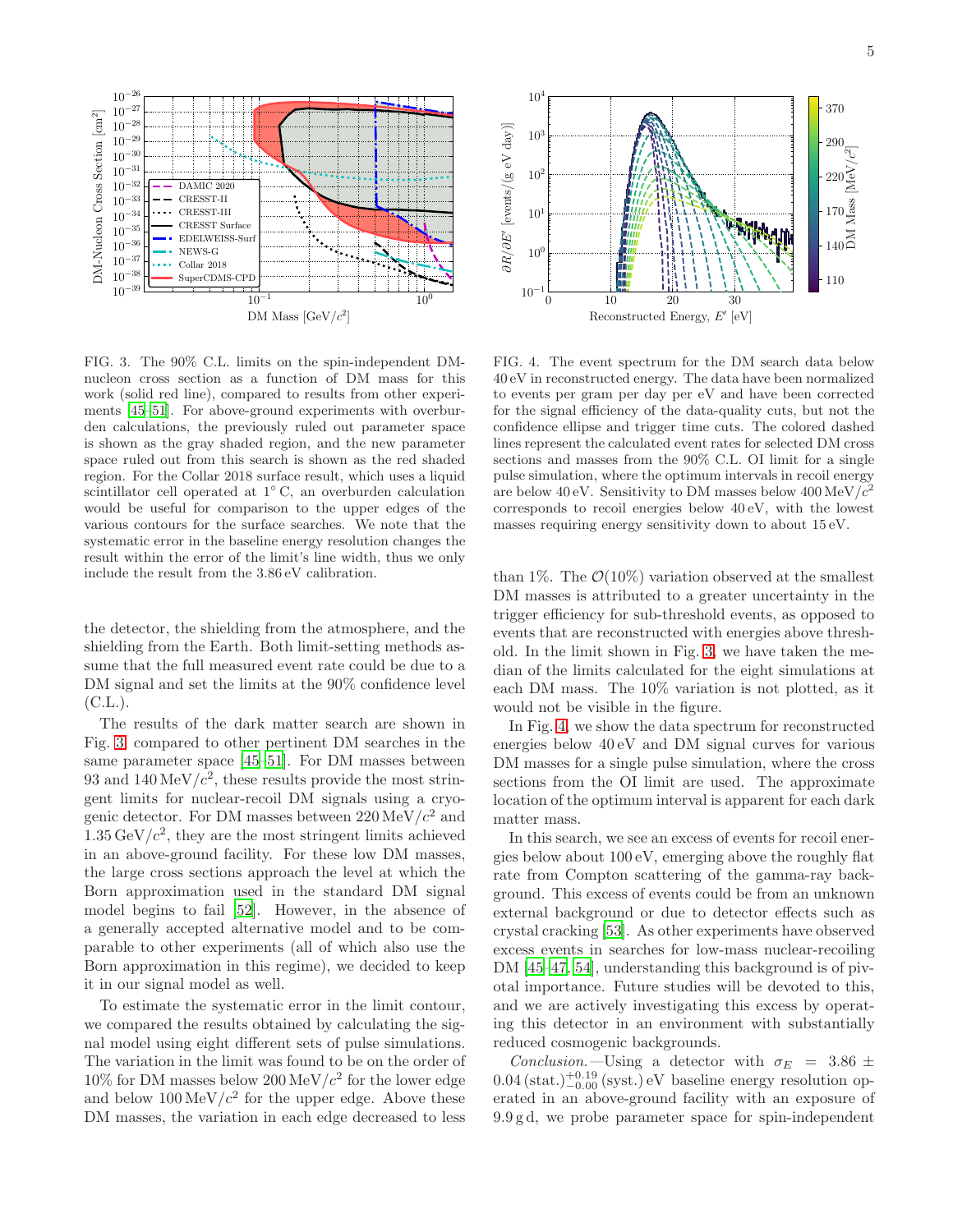interactions of DM with nucleons for dark matter particles with masses above  $93 \,\mathrm{MeV}/c^2$ . The range from  $93$ to  $140 \,\mathrm{MeV}/c^2$  was previously not accessible to cryogenic detectors. These results also set the most stringent limits for above-ground nuclear-recoil signals from dark matter for masses between  $220 \,\mathrm{MeV}/c^2$  and  $1.35 \,\mathrm{GeV}/c^2$ . This was achieved using a single readout channel composed of QETs distributed on a Si substrate, with a recoil energy threshold set at 16.3 eV.

The results of this work were accomplished despite the high background rates in our surface facility because of the excellent baseline energy resolution of the detector. We plan to operate this detector in an underground laboratory, where we expect to have a significantly lower Compton scattering background rate. This will allow further study of the excess events observed in the ROI, hopefully providing insight into the origin of the event rate that is limiting the results reported here.

These results also demonstrate the potential of athermal phonon sensors with eV-scale baseline energy resolution for future dark matter searches via DM-nucleon interactions. Because this detector has a large surface area relative to its small volume, it is not optimal for a DM search. The baseline energy resolution of such devices scales with the number of QETs, which itself is proportional to the instrumented area (assuming the same QET design used by the CPD) [\[55](#page-6-27), [56\]](#page-6-28). Thus, a decrease in the instrumented area, with an increase in volume, should lead to improvements in baseline energy resolution. Future work is planned to design detectors of volume  $\sim 1 \text{ cm}^3$ , for which it is reasonable to expect roughly an order of magnitude improvement in baseline energy resolution through these geometric considerations alone. With improved baseline energy resolution comes a lower energy threshold, allowing a search for spin-independent DM-nucleon interactions for even lower DM masses and a clear path to surpassing the existing noncryogenic detector constraints on sub-100 MeV/ $c^2$  DM interacting with nucleons.

Acknowledgments.—Funding and support were received from the National Science Foundation, the U.S. Department of Energy (DOE), Fermilab URA Visiting Scholar Grant No. 15-S-33, NSERC Canada, the Canada First Excellence Research Fund, the Arthur B. McDonald Institute (Canada), Michael M. Garland, the Department of Atomic Energy Government of India (DAE), and the Deutsche Forschungsgemeinschaft (DFG, German Research Foundation)—Project No. 420484612 and under Germany's Excellence Strategy - EXC 2121 "Quantum Universe" – 390833306. Fermilab, PNNL, SLAC, and LBNL are operated under contracts DE-AC02-07CH11359, DE-AC05-76RL01830, DE-AC02-76SF00515, and DE-AC02-05CH11231, respectively, with the U.S. Department of Energy.

- <span id="page-5-1"></span><span id="page-5-0"></span>† Now at Department of Physics, Virginia Tech, Blacksburg, VA 24061, USA
- <span id="page-5-2"></span>[1] M. Tanabashi et al. (Particle Data Group), Review of Particle Physics, Phys. Rev. D 98[, 030001 \(2018\).](https://doi.org/10.1103/PhysRevD.98.030001)
- [2] P. A. R. Ade et al. (Planck Collaboration), Planck 2015 results - XIII. Cosmological parameters, [Astron. Astrophys.](https://doi.org/10.1051/0004-6361/201525830) 594, A13 (2016).
- <span id="page-5-3"></span>[3] D. Clowe, M. Bradač, A. H. Gonzalez, M. Markevitch, S. W. Randall, C. Jones, and D. Zaritsky, A Direct Empirical Proof of the Existence of Dark Matter, Astrophys. J. 648[, L109 \(2006\).](https://doi.org/10.1086/508162)
- <span id="page-5-4"></span>[4] G. Steigman and M. S. Turner, Cosmological constraints on the properties of weakly interacting massive particles, [Nucl. Phys. B](https://doi.org/10.1016/0550-3213(85)90537-1) 253, 375 (1985).
- <span id="page-5-5"></span>[5] E. Aprile et al. (XENON Collaboration), Dark Matter Search Results from a One Ton-Year Exposure of XENON1T, [Phys. Rev. Lett.](https://doi.org/10.1103/PhysRevLett.121.111302) 121, 111302 (2018).
- [6] D. S. Akerib et al. (LUX Collaboration), Results from a Search for Dark Matter in the Complete LUX Exposure, [Phys. Rev. Lett.](https://doi.org/10.1103/PhysRevLett.118.021303) 118, 021303 (2017).
- <span id="page-5-6"></span>[7] X. Cui et al. (PandaX-II Collaboration), Dark Matter Results from 54-Ton-Day Exposure of PandaX-II Experiment, [Phys. Rev. Lett.](https://doi.org/10.1103/PhysRevLett.119.181302) 119, 181302 (2017).
- <span id="page-5-7"></span>[8] M. Battaglieri et al., US Cosmic Visions: New Ideas in Dark Matter 2017: Community Report, [arXiv:1707.04591.](https://arxiv.org/abs/1707.04591)
- <span id="page-5-8"></span>[9] R. Essig, J. Mardon, and T. Volansky, Direct detection of sub-GeV dark matter, Phys. Rev. D 85[, 076007 \(2012\).](https://doi.org/10.1103/PhysRevD.85.076007)
- [10] R. Essig et al., Dark Sectors and New, Light, Weakly-Coupled Particles, [arXiv:1311.0029.](https://arxiv.org/abs/1311.0029)
- <span id="page-5-9"></span>[11] J. Alexander et al., Dark Sectors 2016 Workshop: Community Report, [arXiv:1608.08632.](https://arxiv.org/abs/1608.08632)
- <span id="page-5-10"></span>[12] R. Agnese et al. (SuperCDMS Collaboration), First Dark Matter Constraints from a SuperCDMS Single-Charge Sensitive Detector, [Phys. Rev. Lett.](https://doi.org/10.1103/PhysRevLett.121.051301) 121, 051301 (2018).
- [13] O. Abramoff et al. (SENSEI Collaboration), SENSEI: Direct-Detection Constraints on Sub-GeV Dark Matter from a Shallow Underground Run Using a Prototype Skipper CCD, [Phys. Rev. Lett.](https://doi.org/10.1103/PhysRevLett.122.161801) 122, 161801 (2019).
- [14] A. Aguilar-Arevalo et al. (DAMIC Collaboration), Constraints on Light Dark Matter Particles Interacting with Electrons from DAMIC at SNOLAB, [Phys. Rev. Lett.](https://doi.org/10.1103/PhysRevLett.123.181802) 123, 181802 (2019).
- [15] R. Essig, A. Manalaysay, J. Mardon, P. Sorensen, and T. Volansky, First Direct Detection Limits on Sub-GeV Dark Matter from XENON10, [Phys. Rev. Lett.](https://doi.org/10.1103/PhysRevLett.109.021301) 109, 021301 (2012).
- <span id="page-5-11"></span>[16] E. Aprile et al. (XENON Collaboration), Light Dark Matter Search with Ionization Signals in XENON1T, [Phys. Rev. Lett.](https://doi.org/10.1103/PhysRevLett.123.251801) 123, 251801 (2019).
- <span id="page-5-12"></span>[17] C. W. Fink et al. (CPD Collaboration), Performance of a large area photon detector for rare event search applications, [Appl. Phys. Lett.](https://doi.org/10.1063/5.0032372) 118, 022601 (2021).
- <span id="page-5-13"></span>[18] T. Tabarelli de Fatis, Cerenkov emission as a positive tag of double beta decays in bolometric experiments, [Eur. Phys. J. C.](https://doi.org/10.1140/epjc/s10052-009-1207-8) 65, 359 (2010).
- <span id="page-5-14"></span>[19] W. R. Armstrong et al. (CUPID Collaboration), CUPID pre-CDR, [arXiv:1907.09376.](https://arxiv.org/abs/1907.09376)
- <span id="page-5-15"></span>[20] K. D. Irwin and G. C. Hilton, Transition-Edge Sensors, in [Cryogenic Particle Detection](https://doi.org/10.1007/10933596_3), edited by C. Enss

<sup>∗</sup> [samwatkins@berkeley.edu](mailto:samwatkins@berkeley.edu)